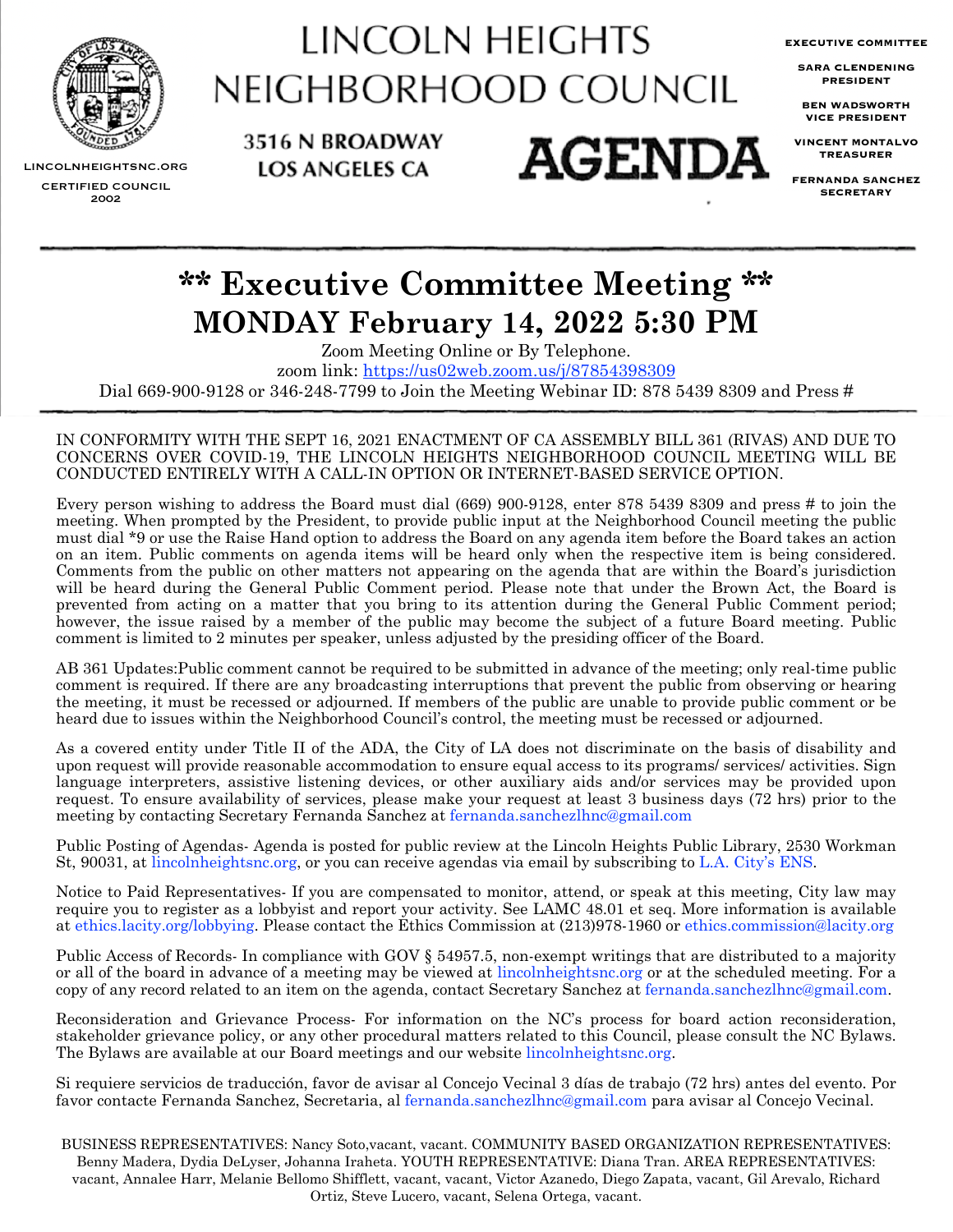

LINCOLNHEIGHTSNC.ORG **the LINCOLNHEIGHTSNC.ORG the LINCOLN** 

3516 N. BROADWAY LOS ANGELES, CA 90031

CERTIFIED COUNCIL 2002

## Lincoln Heights

### Neighborhood Council

City of Los Angeles

SARA CLENDENING PRESIDENT

EXECUTIVE COMMITTEE

BEN WADSWORTH VICE PRESIDENT

VINCENT "CHENTE" MONTALVO TREASURER

> FERNANDA SANCHEZ SECRETARY

\*\*Executive Committee Meeting (Agenda Setting Committee)\*\* AGENDA

Monday, February 14, 2022 5:30 pm

zoom link:<https://us02web.zoom.us/j/87854398309> or by Phone: 669-900-9128 or 346-248-7799 enter zoom ID: 878 5439 8309 and Press # \*Supplemental documents are available on our website: <http://lincolnheightsnc.org/agendas/>

- **I. Call meeting to order**
- **II. Roll Call**
- **III.Non-agenda Public Comment (2 minutes per person)**
- **IV. Community and Board Announcements (2 minutes per person)**
- **V. Executive Committee Discussion/ Setting of Agenda for a General Board & Stakeholder Meeting, Thursday, February 17, 2022 6:00pm via zoom.** 
	- **1. Call meeting to order**
	- **2. Roll Call**
	- **3. Non-agenda Public Comment (2 minutes per person)**
	- **4. Community and Board Announcements (2 minutes per person)**
	- **5. Government Reports (2 minutes per person)**
	- **6. Committee Announcements**
	- **7. Budget Committee**
		- a. Discussion and possible action on approval of January 2022 MER.
	- **8. Executive Committee** 
		- a. Discussion and possible action on removal of current Chair of Programs & Services Committee. Appointment of LHNC CBO Johanna Iraheta as Chair of Programs & Services Committee.
		- b. Discussion and possible action on approval of Minutes for 12/16/21 General Meeting.
		- c. Announcement of LHNC vacancies: Business Rep (2025), Business Rep (2023), Area 1 Rep At-Large (2023), Area 2 Rep Resident (2023), Area 3 Rep At- Large (2023), Area 4 Rep Resident (2023), Area 6 Rep Resident (2023) \*See LHNC Bylaws Article IV
			- i. Discussion/ possible action to appoint stakeholder: vacant Business Rep Seat,(2025)
			- ii. Discussion/ possible action to appoint stakeholder: vacant Business Rep Seat,(2023)
			- iii. Discussion/ possible action to appoint stakeholder: vacant Area 1 Rep At-Lg Seat,(2023)
			- iv. Discussion/ possible action to appoint stakeholder: vacant Area 2 Rep Resident Seat (2023)
			- v. Discussion/ possible action to appoint stakeholder: vacant Area 3 Rep At-Lg Seat,(2023)
			- vi. Discussion/ possible action to appoint stakeholder: vacant Area 4 Rep Resident Seat,(2023)
			- vii. Discussion/ possible action to appoint stakeholder: vacant Area 6 Rep Resident Seat,(2023)

#### **9. Planning & Land Use Committee**

a. Discussion and possible action on Letter re: 2417- 2455 N. Thomas Street and 2428-2436 N. Gates Street (Former Little Flower Property). Case no. CPC-2019-4983-GPA-VZC CEQA no. ENV-2019-4984-ND. The proposed project is a change of use from a school, daycare, convent, dormitories, playground, and chapel to storage, office and motion picture/television uses. The request includes a General Plan Amendment from Low Residential to Neighborhood Commercial and a Vesting Zone Change from [Q]R1-1D and [Q]R1-1D-HPOZ to [Q]C2-1D and [Q]C2-1D-HPOZ. The proposed project also includes the potential development of an additional 10,000 square feet of office use on portions of the project site that are outside the current HPOZ boundaries. (PLUC vote TBA 2/15/22).

BUSINESS REPRESENTATIVES: Nancy Soto,vacant, vacant. COMMUNITY BASED ORGANIZATION REPRESENTATIVES: Benny Madera, Dydia DeLyser, Johanna Iraheta. YOUTH REPRESENTATIVE: Diana Tran. AREA REPRESENTATIVES: vacant, Annalee Harr, Melanie Bellomo Shifflett, vacant, vacant, Victor Azanedo, Diego Zapata, vacant, Gil Arevalo, Richard Ortiz, Steve Lucero, vacant, Selena Ortega, vacant.